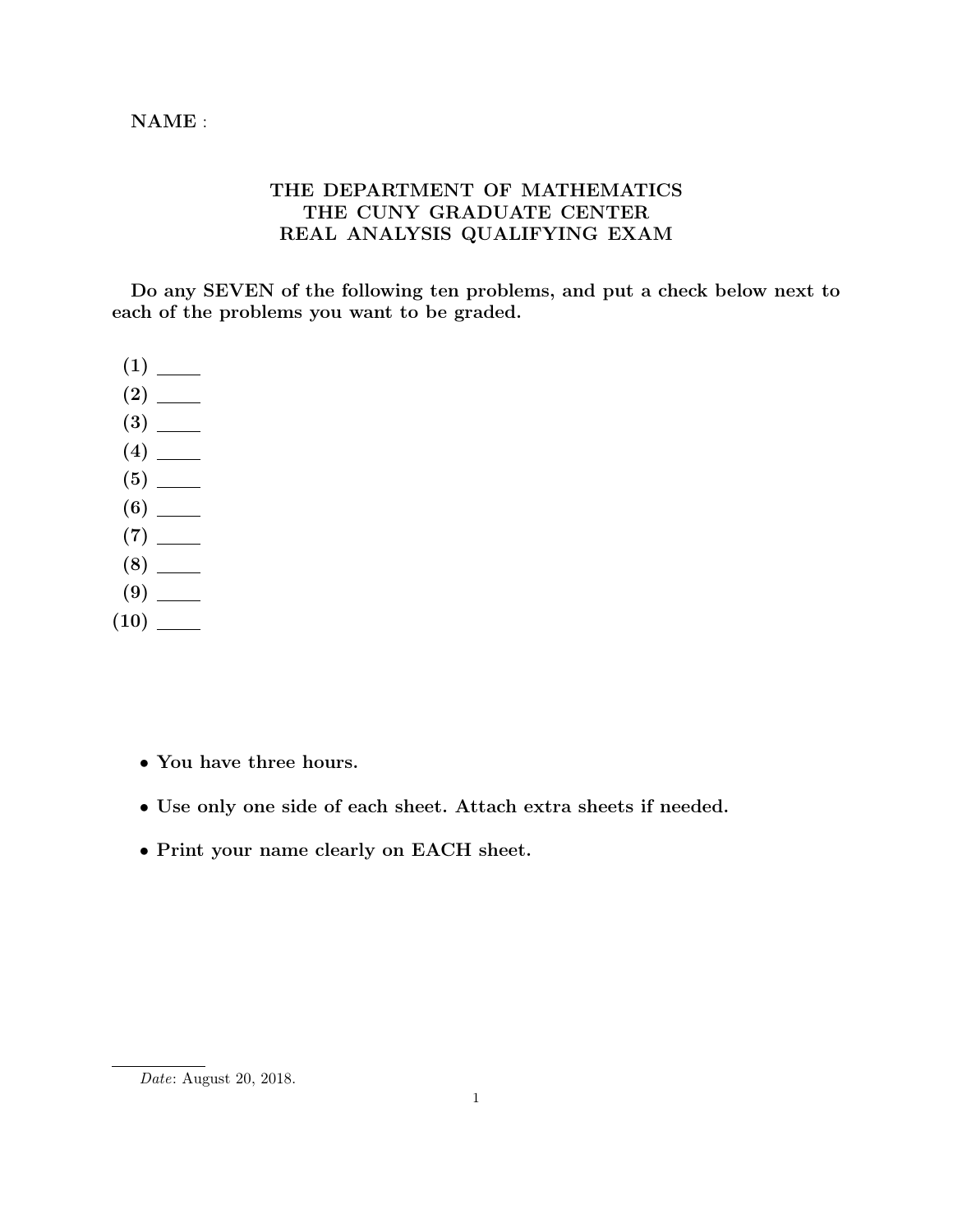(1) Prove that the product of two absolutely continuous functions  $f, g : [0, 1] \rightarrow \mathbb{R}$  is absolutely continuous.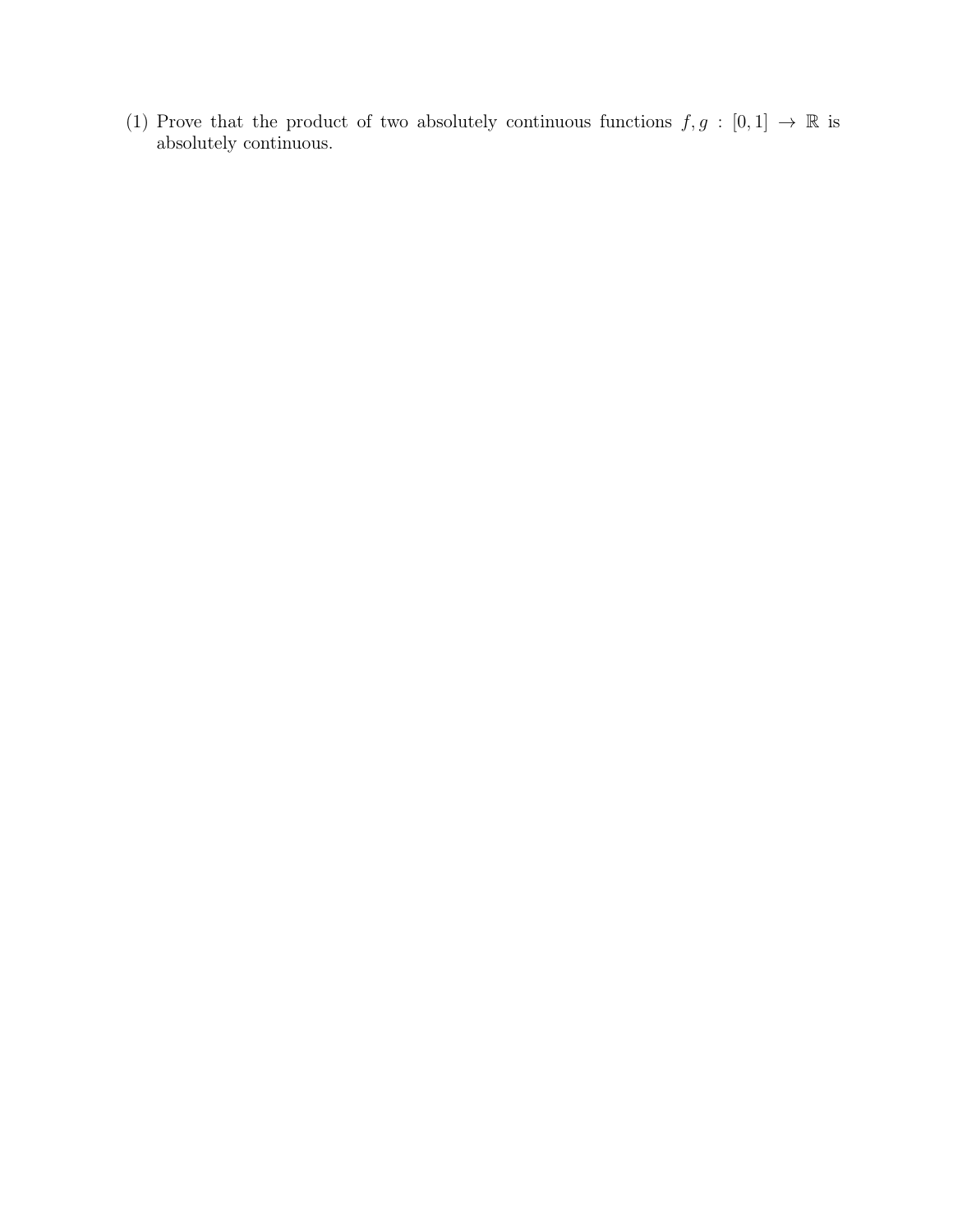(2) Let  $(X, d)$  be a compact metric space, and let  $T : X \rightarrow X$  be a map such that  $d(T(u), T(v)) < d(u, v), \forall u, v \in X$ . Show that T has a unique fixed point.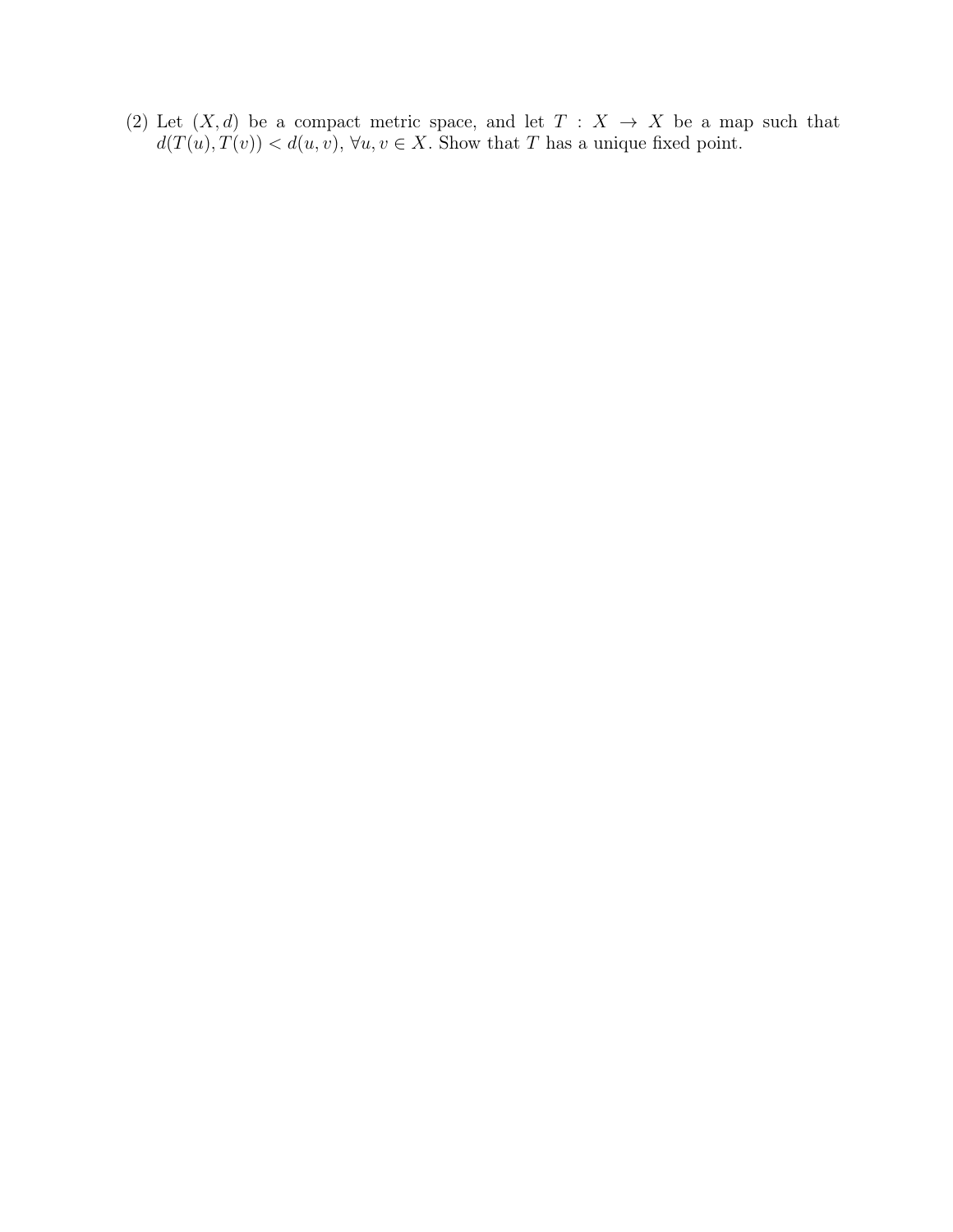(3) Let  $I = [a, b] \subset \mathbb{R}$  and  $f : I \to \mathbb{R}$  be a continuous function. Let D be a countable subset of I such that f is differentiable on  $I\backslash D$ . Assume there is a constant M such that  $f'(x) \leq M$  for all  $x \in I \backslash D$ . Prove that

$$
f(b) - f(a) \le M(b - a).
$$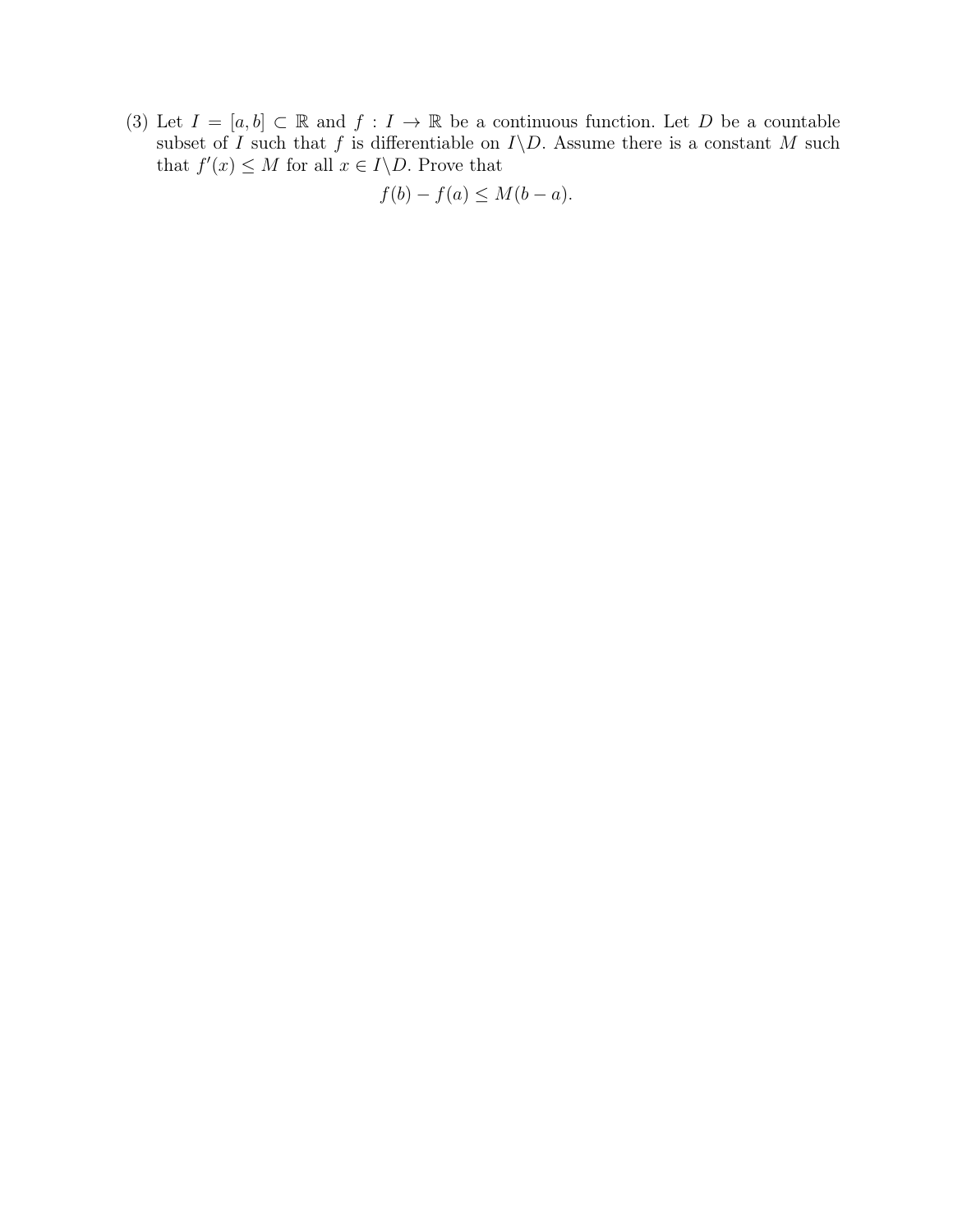(4) Let  $p \in [1,\infty)$  and  $X = (X,\mu)$  be a measure space. If  $f \in L^p(X)$ , prove that

$$
\mu\{x \in X : |f(x)| \ge t\} \le \left(\frac{\|f\|_p}{t}\right)^p,
$$

for  $t \in (0, \infty)$ .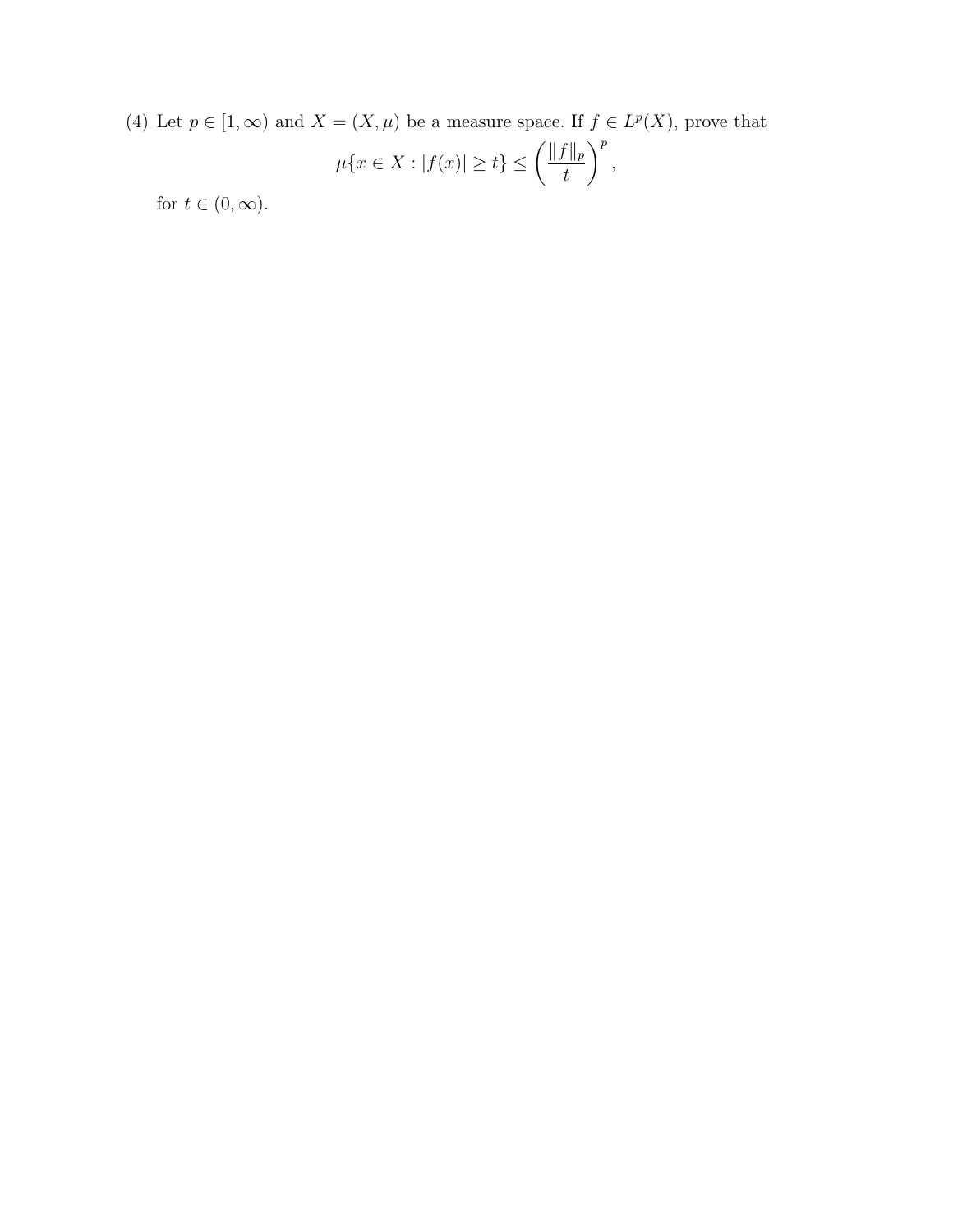(5) Let  $X$  be a Banach space with a countably infinite dimension. Then there is no norm on  $X$  with respect to which  $X$  is complete.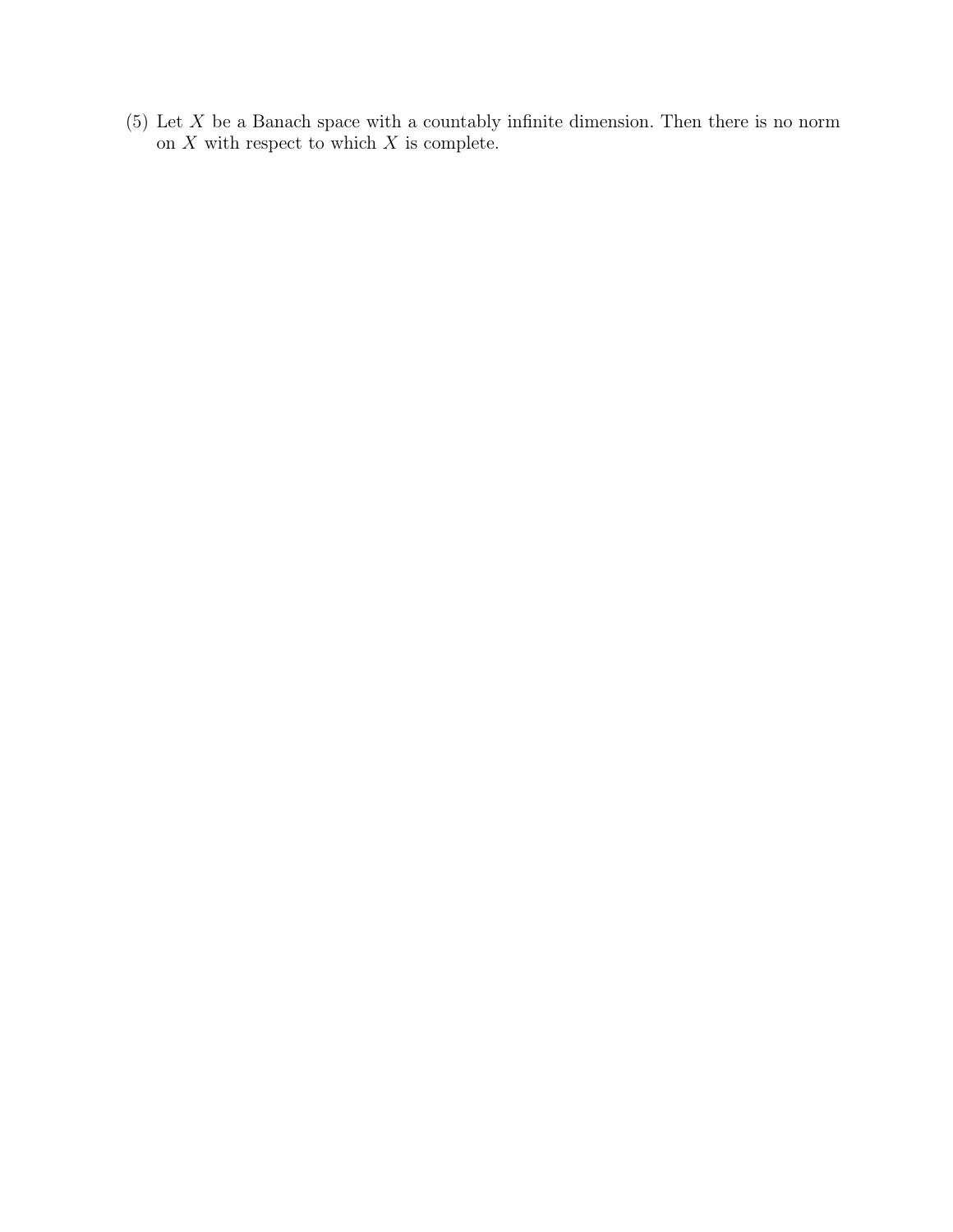$(6)$  Let X be a metric space and let

 $C_b(X) = \{f | f : X \to \mathbb{R}$  is continuous and bounded}. We denote  $||f|| = \sup_{x \in X} |f(x)|$ . Prove that  $(C_b(X), || \cdot ||)$  is a Banach space.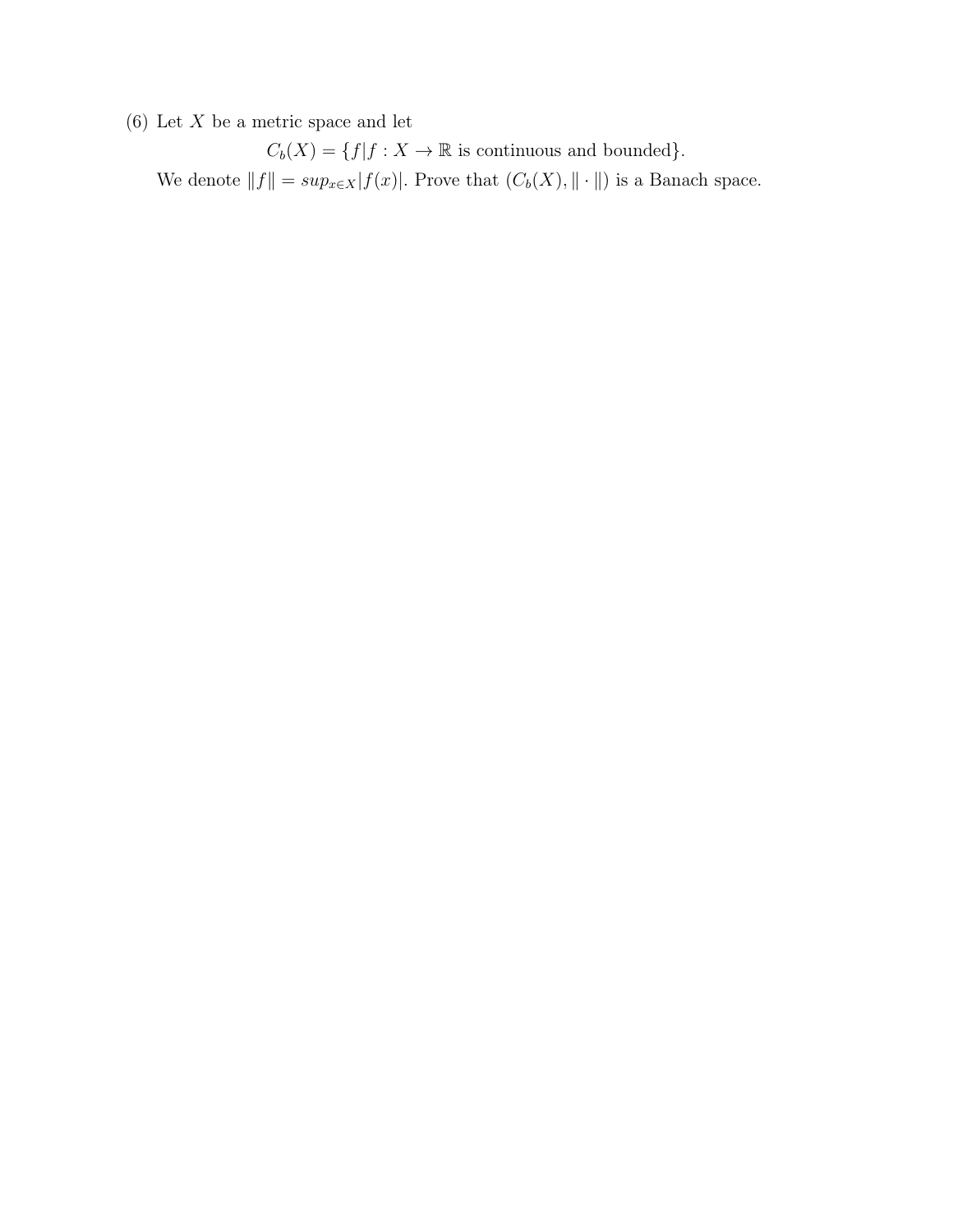(7) Let X be a compact metric space and  $\{f_n\}_{n\geq 1}$  be a sequence which converges in  $L^p(X)$ for every  $p \in [1,\infty)$ , is it true that this sequence must converge a.e.? Give a proof if you claim this is true, otherwise give a counterexample.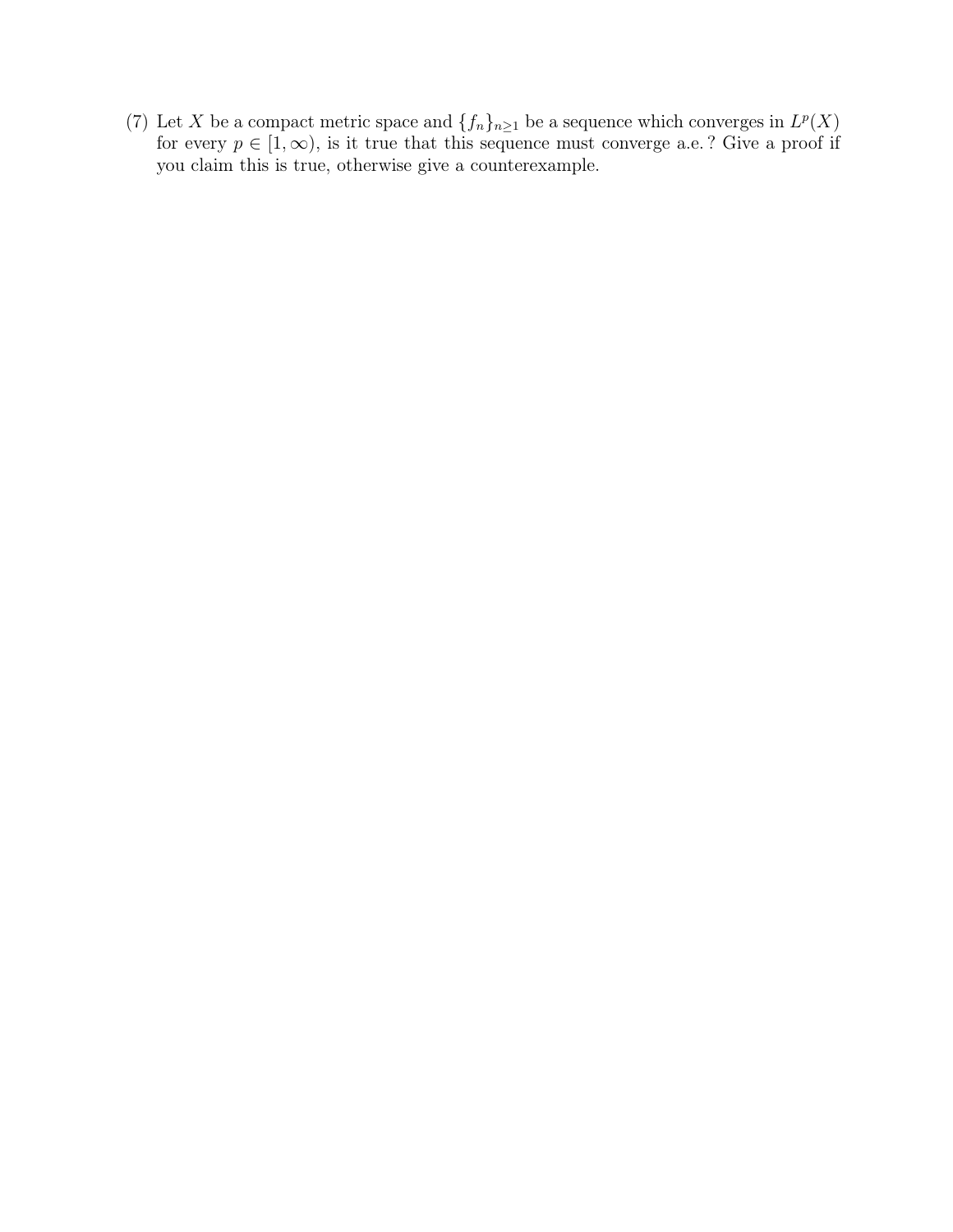(8) Suppose  $f : \mathbb{R} \to \mathbb{R}$  is differentiable. Prove that its derivative f' (which may not be continuous) is Borel measurable.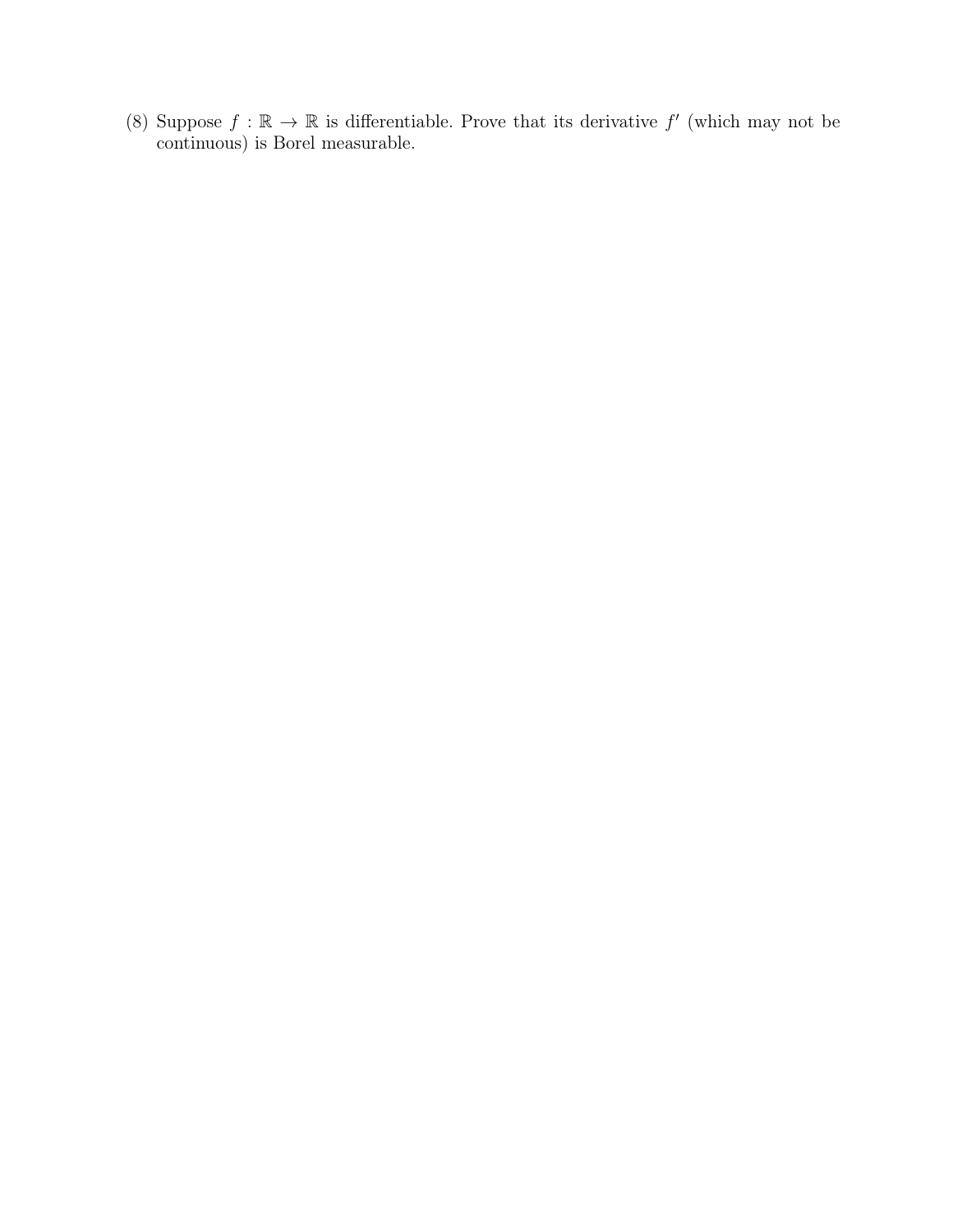(9) Let  $(X, \mu)$  be a measure space and  $p \in (0, 1)$ . If functions  $f, g \in L^p(X)$ , then prove their sum  $f + g \in L^p(X)$ , and

 $||f+g||_p^p \leq ||f||_p^p + ||g||_p^p.$